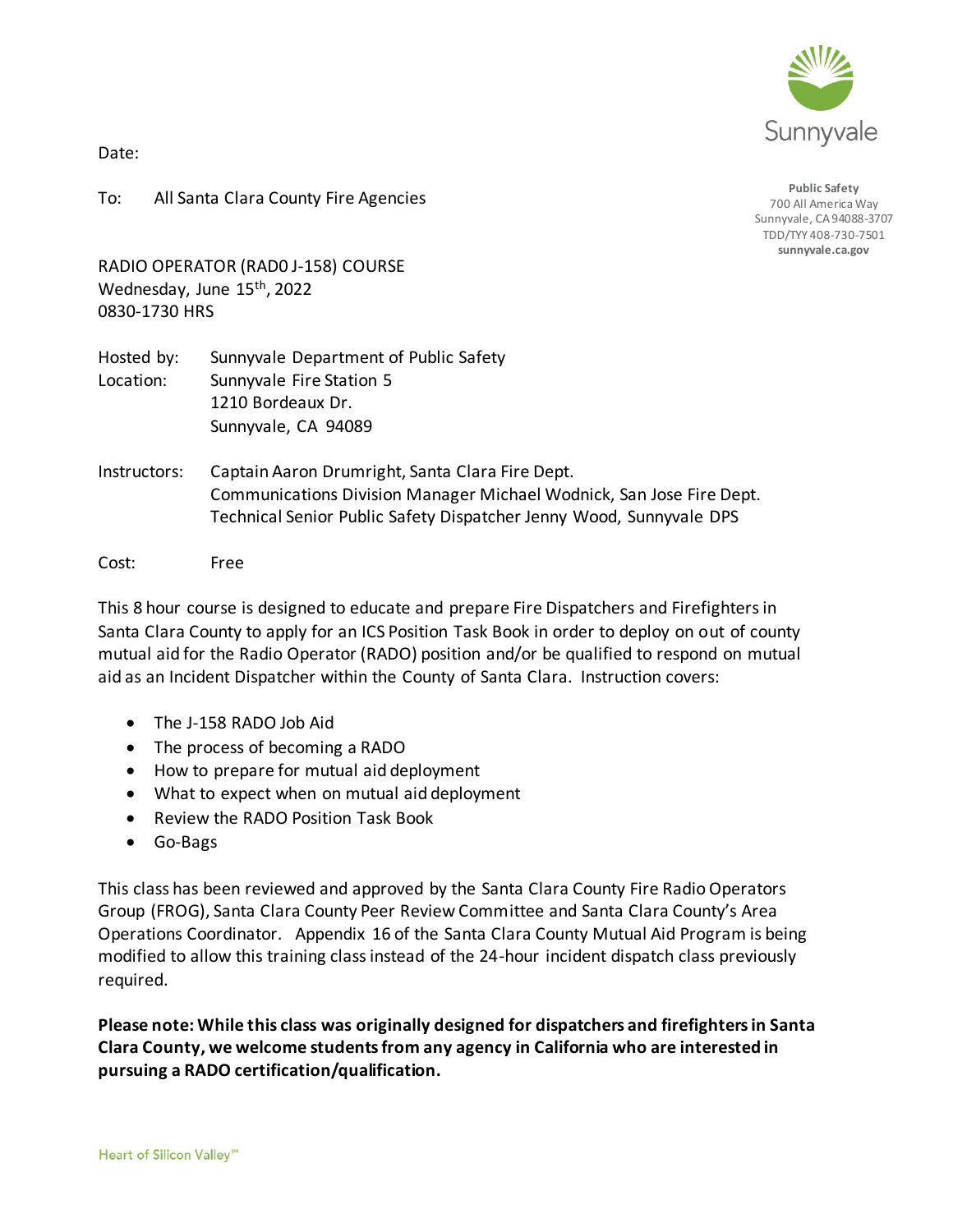

Prerequisite Classwork that can be completed online and will be required and inspected at class:

- Introduction to ICS (I-100)
- Basic ICS (I-200)
- NIMS an Introduction (IS-700)
- Printed hard copy of Radio Operator (J-158) Job Aid [\(https://www.nwcg.gov/sites/default/files/products/training-products/j-158.pdf\)](https://www.nwcg.gov/sites/default/files/products/training-products/j-158.pdf)

Items to bring with you to start a RADO Binder:

- 1" Binder
- 5 Tab Binder Dividers

Return Enrollment Form to:

- Mail: SPSD Jenny Wood/Communications Sunnyvale Dept. of Public Safety 700 All America Way, Sunnyvale, CA 94086
- Fax: 408-737-4911, attention Jenny Wood

Email: [jwood@sunnyvale.ca.gov](mailto:jwood@sunnyvale.ca.gov)

About the Instructors:

- Captain Aaron Drumright is a Captain with the Santa Clara City Fire Department. He has over 20 years in the fire service and is certified/qualified as a RADO (Radio Operator), INCM (Incident Communications Center Manager), COMT (Incident Communications Technician) and working on his Strike Team Engine Leader (STEN) with 20+ state and federal fire deployments.
- Michael Wodnick has 19 years experience in Fire Service Communications and is currently the Communications Manager for the San Jose Fire Department. He is a certified/qualified RADO in ICS with a state fire deployment and has been involved in San Jose Fire's Incident Dispatch Team since 2008.
- Technical Senior Public Safey Dispatcher Jenny Wood has 22 years with Sunnyvale Department of Public Safety as a dispatcher, supervisor, tactical dispatcher, incident dispatcher and is a Team Leader with Sunnyvale's Critical Incident Dispatch Team. She is a certified/qualified RADO and INCM with both state/federal fire deployments.